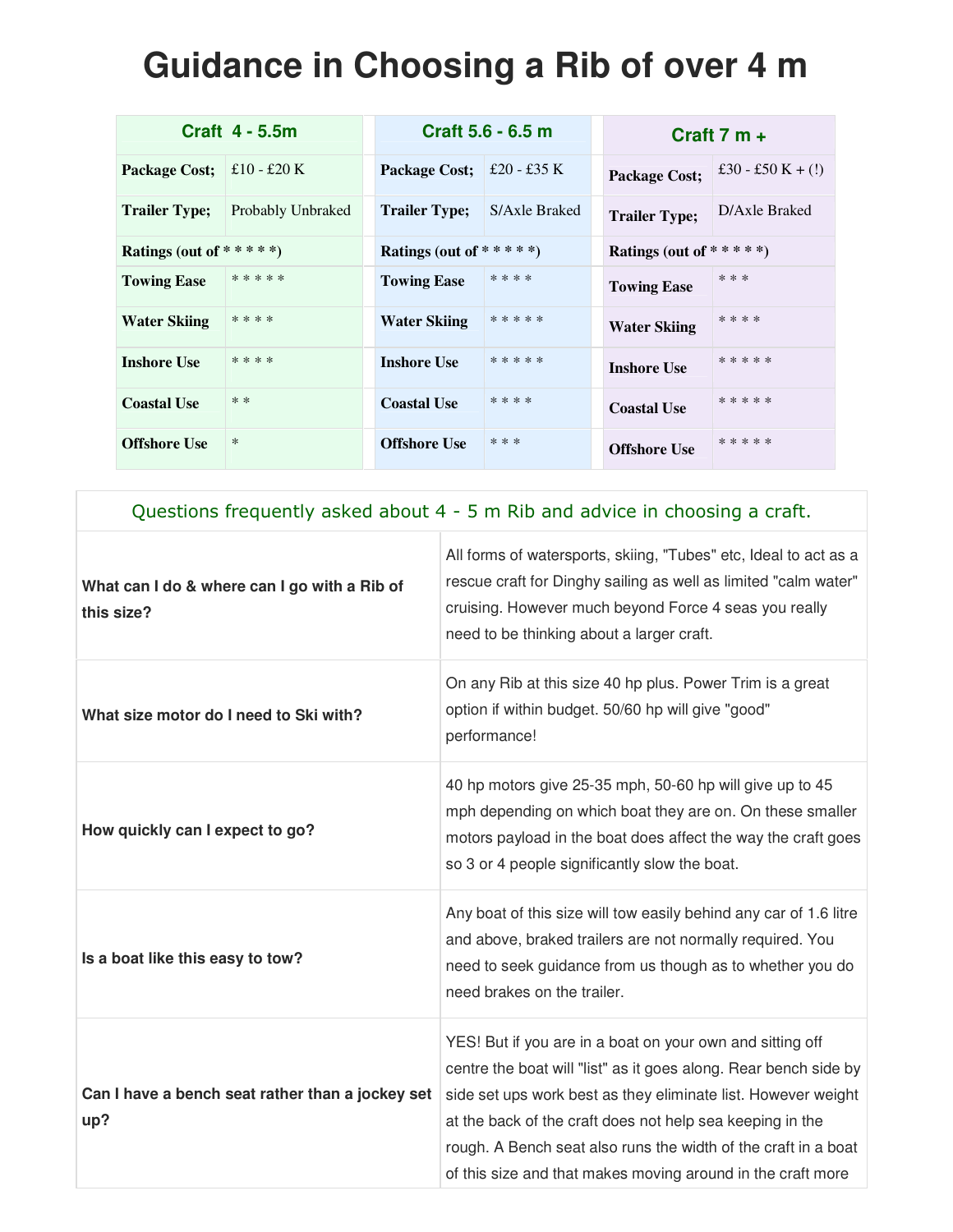|                                                                               | difficult than if you have jockey seats.                                                                                                                                                                                                                                                                                                                                        |
|-------------------------------------------------------------------------------|---------------------------------------------------------------------------------------------------------------------------------------------------------------------------------------------------------------------------------------------------------------------------------------------------------------------------------------------------------------------------------|
| How safe are Rib's of this size in the sea? Can<br>they get punctured easily? | Any Rib over 4m will ride the roughest of seas well, though<br>something a bit bigger would give a MUCH better ride if you<br>are in rough seas a lot. All boats have at least 3<br>compartments in the collar (often 5) and are very hard to<br>damage anyway. So even with the loss of 1 or 2<br>compartments the boat will still be drivable even with a<br>payload on board |
| Are Ribs easy to drive, do I need a licence?                                  | No licence is required in the UK but in continental Europe<br>they are. These are easily obtained on a weekend power<br>boat course. Ribs are probably the easiest and most<br>forgiving of craft to learn to drive as they compensate for<br>mistakes you make and are not readily overwhelmed even if<br>you get caught in the biggest of seas                                |
| What sort of range do boats like this have?                                   | Normally these boats have a 25 L tank giving a range of 30-<br>70 miles (or 1-2.5 hours running). An inboard tank or extra<br>25 L tank can double this. The fuel burn of the engine is a<br>function of throttle setting, so if you are running flat out,<br>5,000-6,000 RPM you will double your fuel burn compared to<br>running at 1,000-1,500 RPM less                     |
| What will it cost on top of the basic boat<br>purchase?                       | Allow £500 - 750 for insurance anchor, mooring ropes and<br>life jackets. The main items to allow you to use the boat are<br>included in OUR packages, straps to hold the boat on the<br>trailer, a light board on the trailer, prop bag etc.                                                                                                                                   |
| What will the Package include and how much<br>does it cost?                   | We provide packages of boat, motor & trailer that are ready<br>to use. Cost of packages is dependant on spec, and extras<br>like extra seating, Ski Tow A Frames and electronics can add<br>up to a LOT of extra cost. Boat packages do not come with<br>anchors, flares, life jackets etc.<br>A guide to costs is shown below:                                                 |
| XS 500 / F 50 / Workboat                                                      | The XS 500 is more at the serious end of use for a 5 m Rib<br>though it is just as well at home with a family out for a bit of<br>fun as it is in a work boat role in a sailing club.<br>The cost of this sort of craft will be in the £12-18,000 bracket<br>depending on spec.                                                                                                 |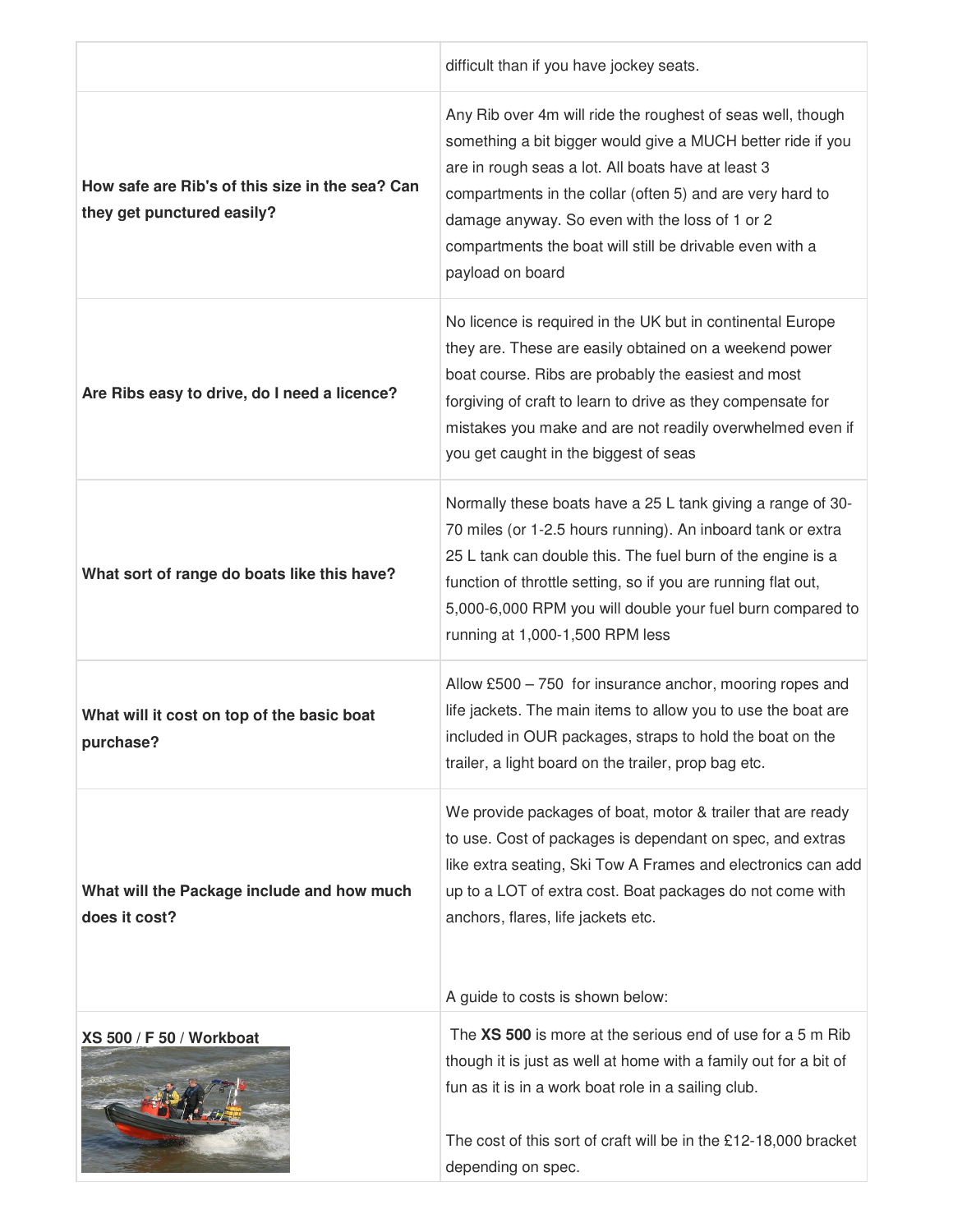

**LEFT:** Family ski boat with a F 60 hp These sort of boats will have the steering towards the front of the craft to help keep the bow down in the rough and free up space in the rear for equipment and passengers, OTHER colours apart from Orange are available !

The **Zodiac 500** is the ultimate in the Leisure style of craft, very stylish with a lot of comfort. This boat will go very well

with a 50 or 60 hp motor. The general layout with the steering at the rear of the craft allows for a table / sun deck forward of the helm. The leisure style of craft tend to have a higher "basic" price but have less extras that you might want to fit, the leisure craft also tend NOT to be orange ! Ball park cost £15,000 - £20,000 A 4 m leisure craft like the Zodiac Pro 420 will cost from

## Questions frequently asked about 5 - 6 m Rib and advice in choosing a craft.

£12,000 - £15,000

| Can I use a boat like this to go to sea, say in the<br>Solent or off of a West facing coast in Ireland, the<br>West Country, Wales or Scotland for instance? | This size of craft with adequate power, 75-115 hp, will be<br>able to cope with more or less any sea. If you do a lot of<br>offshore cruising the longer the hull the better. For any long<br>journey it makes sense for all passengers to be "able" to<br>stand if they have to as this is often the most comfortable<br>way to travel any distance in the rough. Hull length is critical<br>for the ride of the craft as is the distribution of weight in the<br>craft. If you have a rear driving position it will compromise<br>sea keeping compared to a craft with the weight further<br>forward. |
|--------------------------------------------------------------------------------------------------------------------------------------------------------------|---------------------------------------------------------------------------------------------------------------------------------------------------------------------------------------------------------------------------------------------------------------------------------------------------------------------------------------------------------------------------------------------------------------------------------------------------------------------------------------------------------------------------------------------------------------------------------------------------------|
| Can I ski with a boat like this.                                                                                                                             | Craft like this make excellent ski boats as they will be quick<br>by default given the larger motors that are normally fitted.<br>Normally you tow from the transom U Bolts, you really need<br>to be 5.5 m and larger to start using either ski posts or towing<br>from a ski tow frame. At under 5.5 m the skier will be able to<br>move the boat around too much for it to be safe.                                                                                                                                                                                                                  |
| How quickly can I expect to go?                                                                                                                              | At the top end of length and hp (6m - 140 hp) 50 mph $+$ is<br>possible. With 35-40 mph being average. To make a boat go<br>faster takes a LOT of HP, if a 6 m craft with a 115 hp does                                                                                                                                                                                                                                                                                                                                                                                                                 |

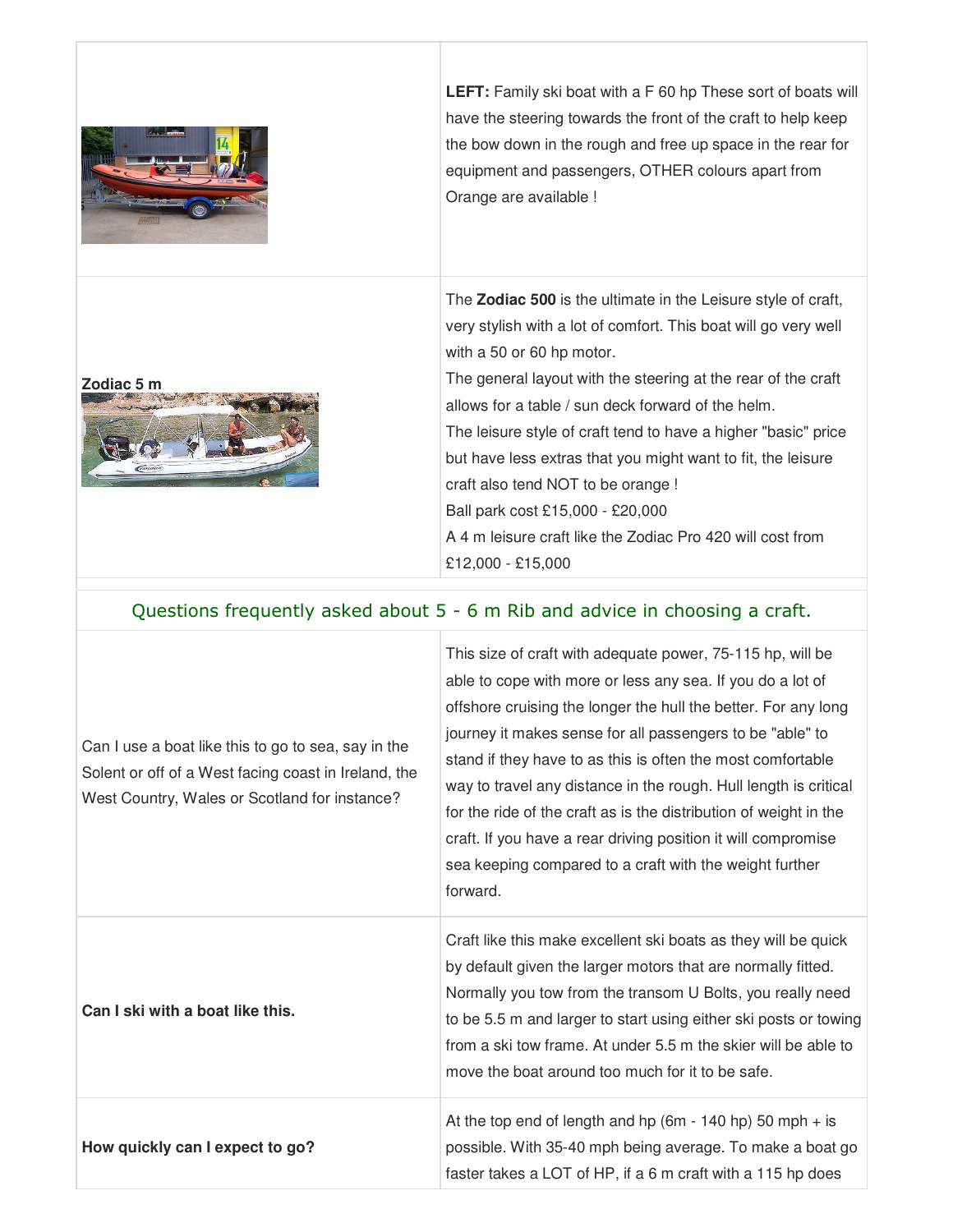|                                                                                            | say 40-45 mph you will need 140 hp to do 50 mph                                                                                                                                                                                                                                                                                                                                                                                                                                                                                                                                                                                                                                                                                                                     |
|--------------------------------------------------------------------------------------------|---------------------------------------------------------------------------------------------------------------------------------------------------------------------------------------------------------------------------------------------------------------------------------------------------------------------------------------------------------------------------------------------------------------------------------------------------------------------------------------------------------------------------------------------------------------------------------------------------------------------------------------------------------------------------------------------------------------------------------------------------------------------|
| Is a boat like this easy to tow?                                                           | Though you need a larger car $(2$ litre $+$ ) this size of boat<br>presents no real problems when towing, they weigh typically<br>less than 1,000 kgs all up. Most craft in this range will be 2.4<br>- 2.6 m wide so rear vision is obscured.                                                                                                                                                                                                                                                                                                                                                                                                                                                                                                                      |
| How many people can I actually seat in a boat of<br>this size?                             | That obviously depends on the actual size of the craft but<br>with seating on the front of the console, the console well<br>forward and then seating behind at least 6, and on larger<br>craft more may be possible. A stern driving position will<br>actually limit the amount of seats you can get in these craft.                                                                                                                                                                                                                                                                                                                                                                                                                                                |
| What sort of range do boats like this have?                                                | It would be normal to have an inboard tank in a craft of this<br>size, normally in the order of 100 L. This will give 100 miles +<br>(4-6 hours running)                                                                                                                                                                                                                                                                                                                                                                                                                                                                                                                                                                                                            |
| Which is best a single motor or twins? If I have<br>a single motor do I need an auxiliary? | Bingo the \$64,000 question. The answer to this is a Web<br>site in its own right! A lot depends on where you operate<br>and if other craft are around. When safety is paramount then<br>twins are hard to argue against but for most of us a single<br>will suffice. An auxiliary will get you out of trouble but is<br>unlikely to be a viable get you home engine if you are 10<br>miles from base. Only one of a pair of motors will do this.<br>With an auxiliary you will still need to call for help. Not all<br>craft will take auxiliary and an A frame will get in the way but<br>not always stop you fitting one. Really the motor needs to be<br>on the back of the boat all the time and typically on craft of<br>this size it will be a 4-6 hp engine |
| What will the Package include and how much<br>does it cost?                                | We provide packages of boat, motor & trailer that are ready<br>to use. Cost of packages is dependant on spec, and extras<br>like extra seating, Ski Tow A Frames and electronics can add<br>up to a LOT of extra cost. Boat packages do not come with<br>anchors, flares, life jackets etc.<br>A guide to costs is shown below:                                                                                                                                                                                                                                                                                                                                                                                                                                     |
| Zodiac Pro 550 Open /                                                                      | There are a lot of craft in this size range from very basic<br>console / 2 person bench seat craft to highly fitted out craft<br>like the Pro 550 Open Shown here.<br>The simpler option like a Zodiac Pro 550 will start at £25,000<br>with a Pro Open 550 or a Medline costing from £30,000                                                                                                                                                                                                                                                                                                                                                                                                                                                                       |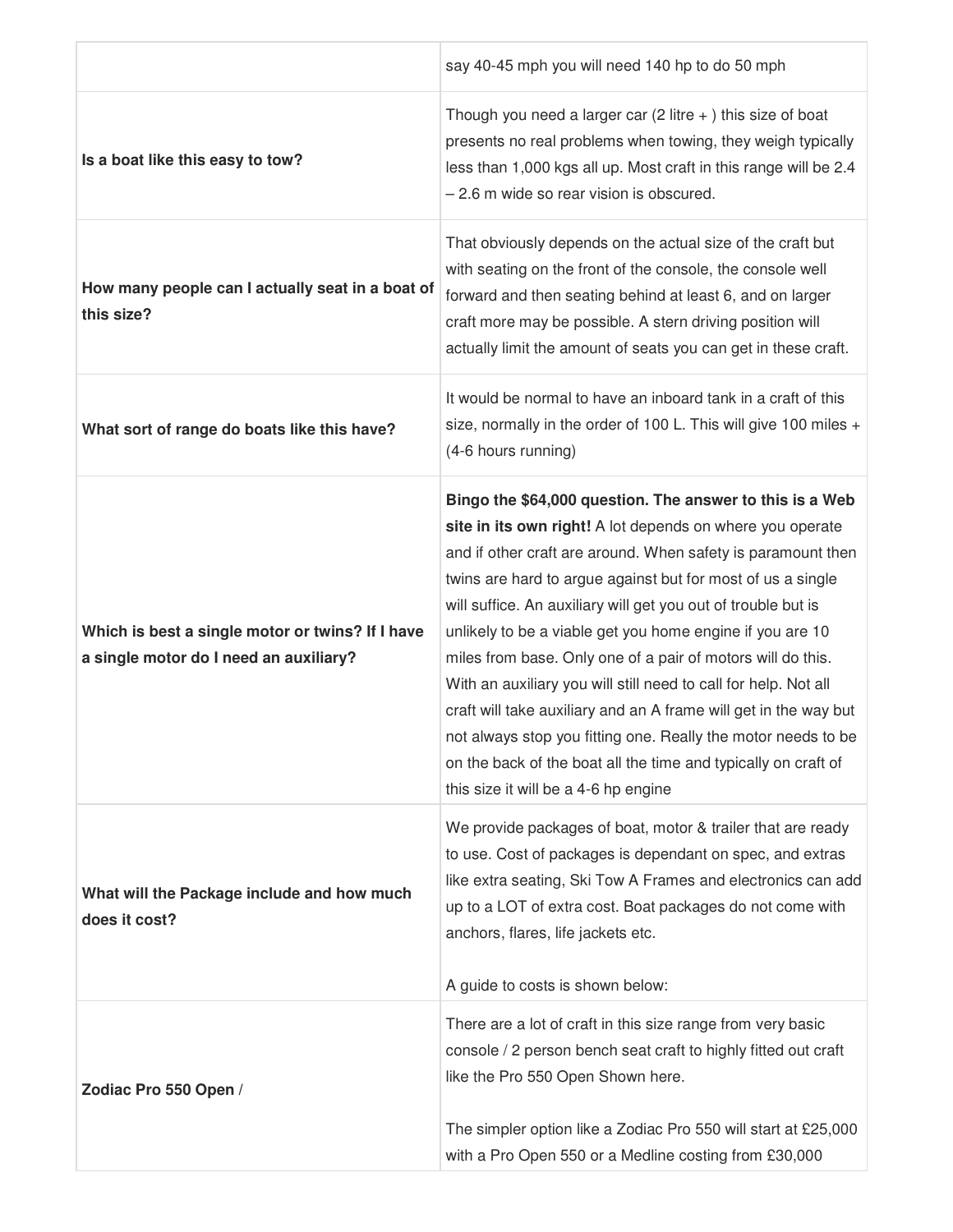

These sort of craft do not take twins and struggle to have an auxiliary fitted. They do have huge style, often have the option of a big table or sundeck as well as options of Bimini tops, ski poles etc.

**XS 600 / F 115** 



 At this sort of size the "serious end" of ribbing will also have double side by side consoles, and multiple seating. What you get in a craft like the XS 600 shown here are typically Deeper V hulls and higher bows than the leisure craft.

These sorts of craft are built to order so ski tow frames and layouts can be customised to suit how you want to use the craft.

The sharper the point in the bow the drier the ride, a bluff or flat bow when it hits a wave pushes it up in the air and you then drive in to it !

| Questions frequently asked about Large Ribs and advice in choosing a craft. |                                                                                                                                                                                                                                                                                                                                                                                                                                                                    |
|-----------------------------------------------------------------------------|--------------------------------------------------------------------------------------------------------------------------------------------------------------------------------------------------------------------------------------------------------------------------------------------------------------------------------------------------------------------------------------------------------------------------------------------------------------------|
| Do I have to have an outboard motor?                                        | NO! But there are not many "off the shelf" inboard Ribs at<br>this size. Diesel is an obvious choice to reduce running costs<br>and we offer XS craft from £45,000. Diesel Ribs are costly to<br>purchase and hugely expensive to maintain. You will not see<br>a return on the purchase cost premium for diesel compared<br>to an outboard in UNDER 600 hours of use.<br>There are no diesel outboards and no factory supported LPG<br>conversions                |
| Should I have single or twin motor's ?                                      | Above 8.5 m you will not have a lot of choice as 300 - 350<br>are the largest single HP ratings available for an outboard<br>motor and to achieve the sort of performance that these craft<br>can offer 400 - 600 hp can be installed<br>Up to 8.5 m a single will offer a significant purchase price<br>saving and craft of this size can easily carry a 8-10 hp<br>Auxiliary and that is enough to get you out of trouble but<br>probably will not get you home. |
| What internal layout can I have?                                            | At this size you have the internal room to do whatever you<br>want. There are a variety of companies who offer well<br>designed seating and console units, using these in                                                                                                                                                                                                                                                                                          |